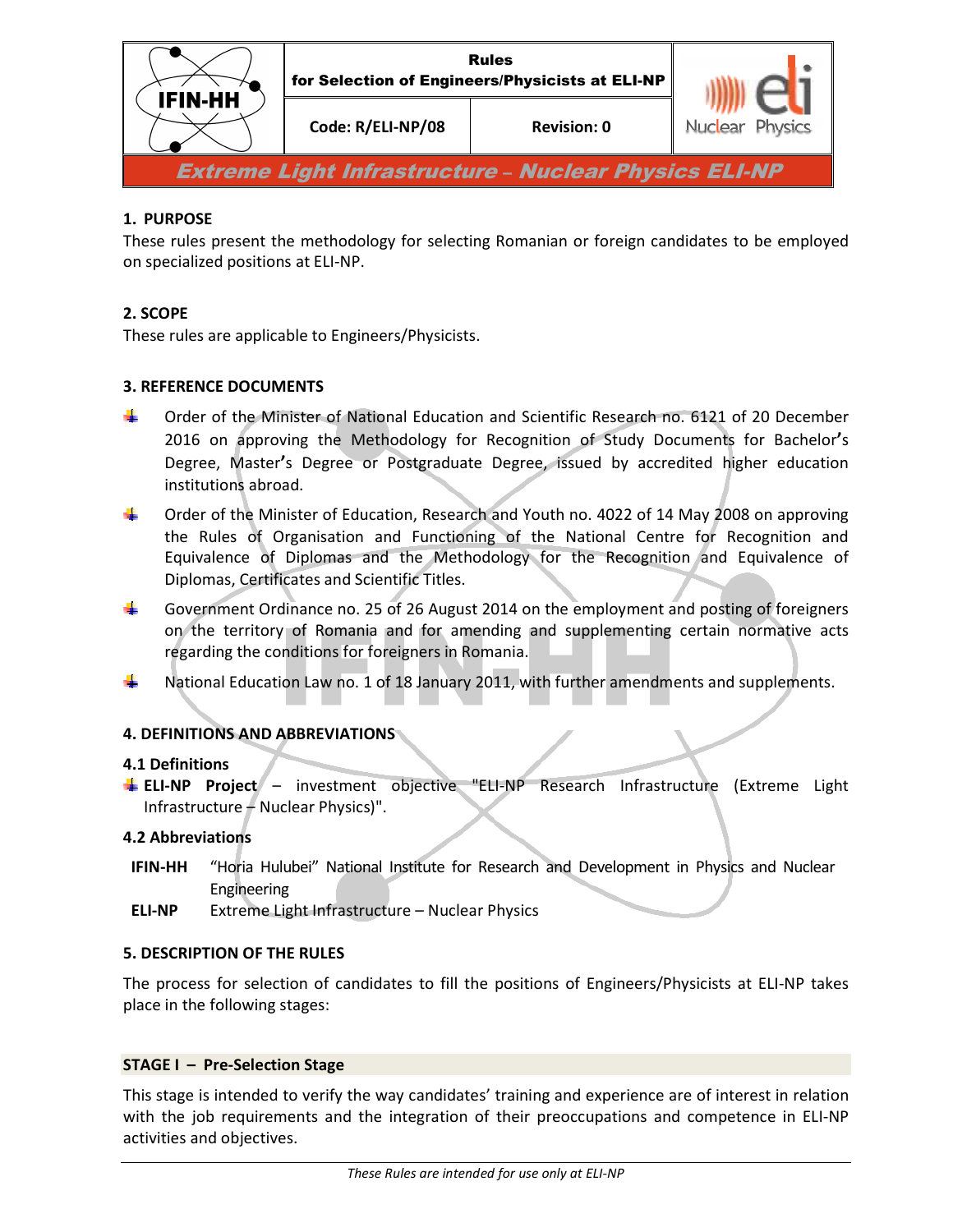

In this stage, candidates shall send personally or by proxy to the Human Resources Office, by mail to the address indicated on http://www.eli-np.ro/contact.php or via e-mail at human.resources@elinp.ro , the following documents:

- letter of intent (indicating 3 specialists who can provide references);
- CV, containing complete information on studies, experience, competencies, skills;
- Activity Report, accompanied, as applicable, by list of published works, patents and other relevant results.

The Competition Committee, based on the abovementioned documents decides to admit the candidates for Stage II of the selection process.

## **STAGE II – Interview Stage**

In this stage, candidates shall have an interview with the members of the Committee where they support their experience and preoccupations in the fields of interest of the ELI-NP activity and shall prove their capability to contribute to reaching the ELI-NP objectives.

The Competition Committee decides to admit the candidates for the next stages of the selection process.

## **Stage III – Competition Registration Stage**

The competition registration stage consists in the submission of the competition folder personally or by proxy to the Human Resources Office, or by mail to the address indicated on http://www.elinp.ro/contact.php, containing the following required documents, in accordance with the legislation mentioned in these rules under Chap. 3:

- *1)* Candidate's application addressed to IFIN-HH management, whereby requesting registration for the competition to fill the position of Engineer/Physicist – in original (form as per **Annex 1** - *editable*);
- *2)* Application Form (form as per **Annex 2** *editable)*;
- *3)* CV, containing complete information on studies, experience, competencies, skills, signed by the candidate in original;
- *4)* Legalized translation into Romanian or English, of the Employment Record Book or the Employment Certificate/Certificates, from which to result the length of service in research or in higher education and the total employment history; for employers who are Romanian legal persons – extract from the Register of Employees' Records, in original, *only if job requirements specify a minimum length of service in the specialization*;
- **5)** Bachelor's diploma/master's diploma accompanied by transcript or equivalent, in legalized copy (for those issued in other language than Romanian, legalized translation into Romanian or English):

**5.1)** For bachelor's diplomas/master's diplomas issued by institutions abroad, candidates shall submit, in accordance with the legal provisions in force, the documents mentioned in the Methodology on the Recognition of the Bachelor's Diploma/Master's Diploma (**Annex 3** – *below*).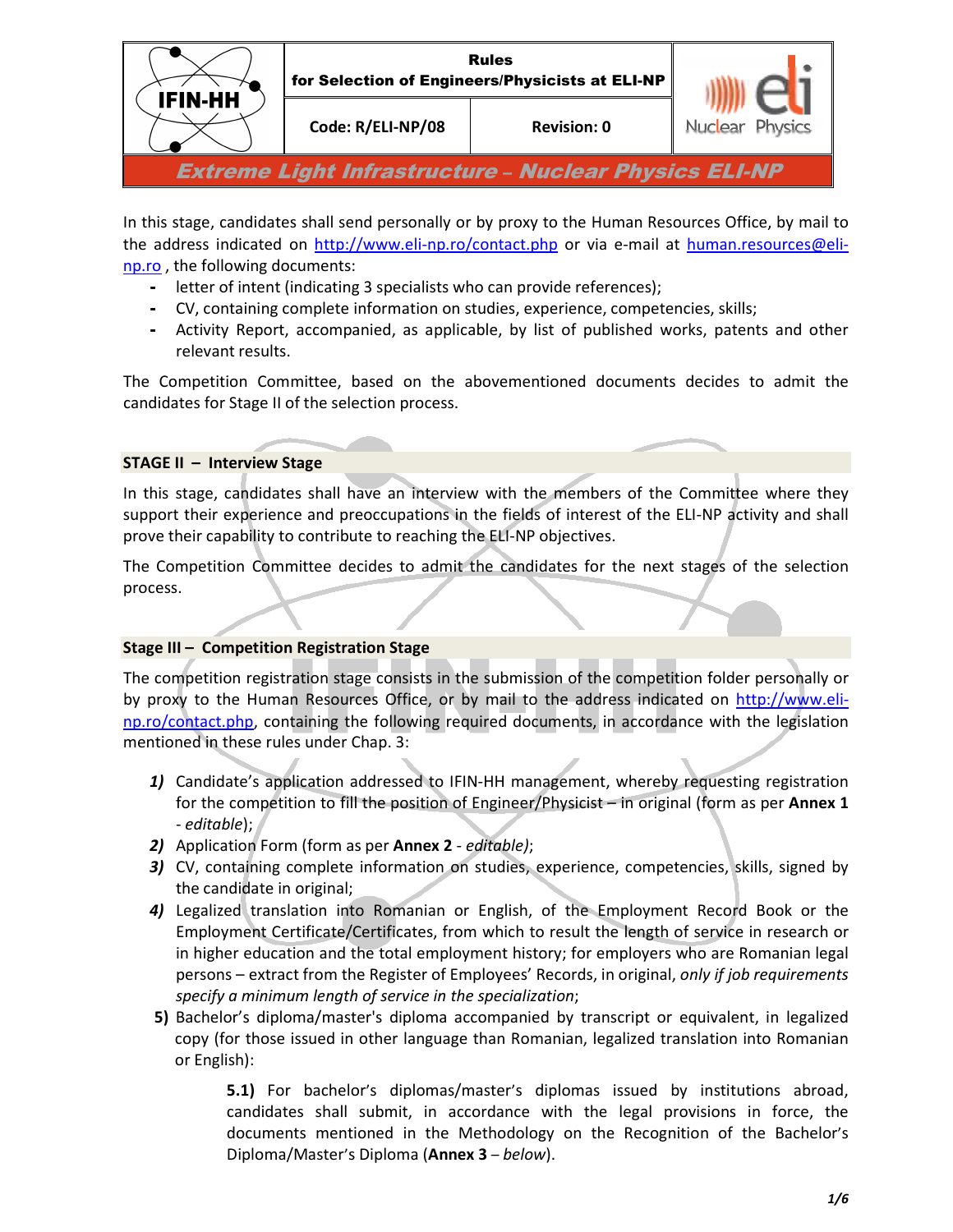

- **6)** Birth certificate and marriage certificate, in legalized copy (for those issued in other language than Romanian, legalized translation into Romanian or English), *only in case of name change*;
- **7)** Copy of the identity document/passport.

The competition folder shall be submitted within maximum 30 calendar days from publication of the competition announcement.

# **Stage IV – Stage for Analysis of Competition Folders and Evaluation of Candidates**' **Professional Performances**

The analysis of competition folders and the evaluation of candidates' professional performances during the competition for filling the position of Engineer/Physicist are performed by the Competition Committee appointed through the decision of the Director General.

Upon candidates' evaluation the total maximum score which may be obtained by a candidate is 10 points, by relating to the following criteria:

- Previous experience in fields relevant to ELI-NP and professional recognition: 7
- Understanding of the tasks of the position applied for: 7

Admission to fill the position of Engineer/Physicist shall be made in the descending order of the scores obtained. The candidates who obtained a score below 8 points shall not be admitted.

The mark admitted/rejected to fill the position of Engineer/Physicist at ELI-NP shall be communicated to each candidate.

## **STAGE V – Employment of Candidates Declared ADMITTED**

The employment of admitted candidates shall take place after submission of documents regarding the right to stay and work in Romania and fulfilment of the legal formalities in this respect (**Annex 4**  *below*).

# **6. FORMS/ANNEXES**

- $\frac{1}{2}$  **Annex 1** Request.
- $\frac{1}{2}$  **Annex 2** Application Form.
- **Annex 3** Methodology on the Recognition of the Bachelor's Diploma/Master's Diploma (Operational Procedure code PO-IFIN-03).
- **Annex 4** Obtaining the Employment Permit for Romania for non-EU citizens.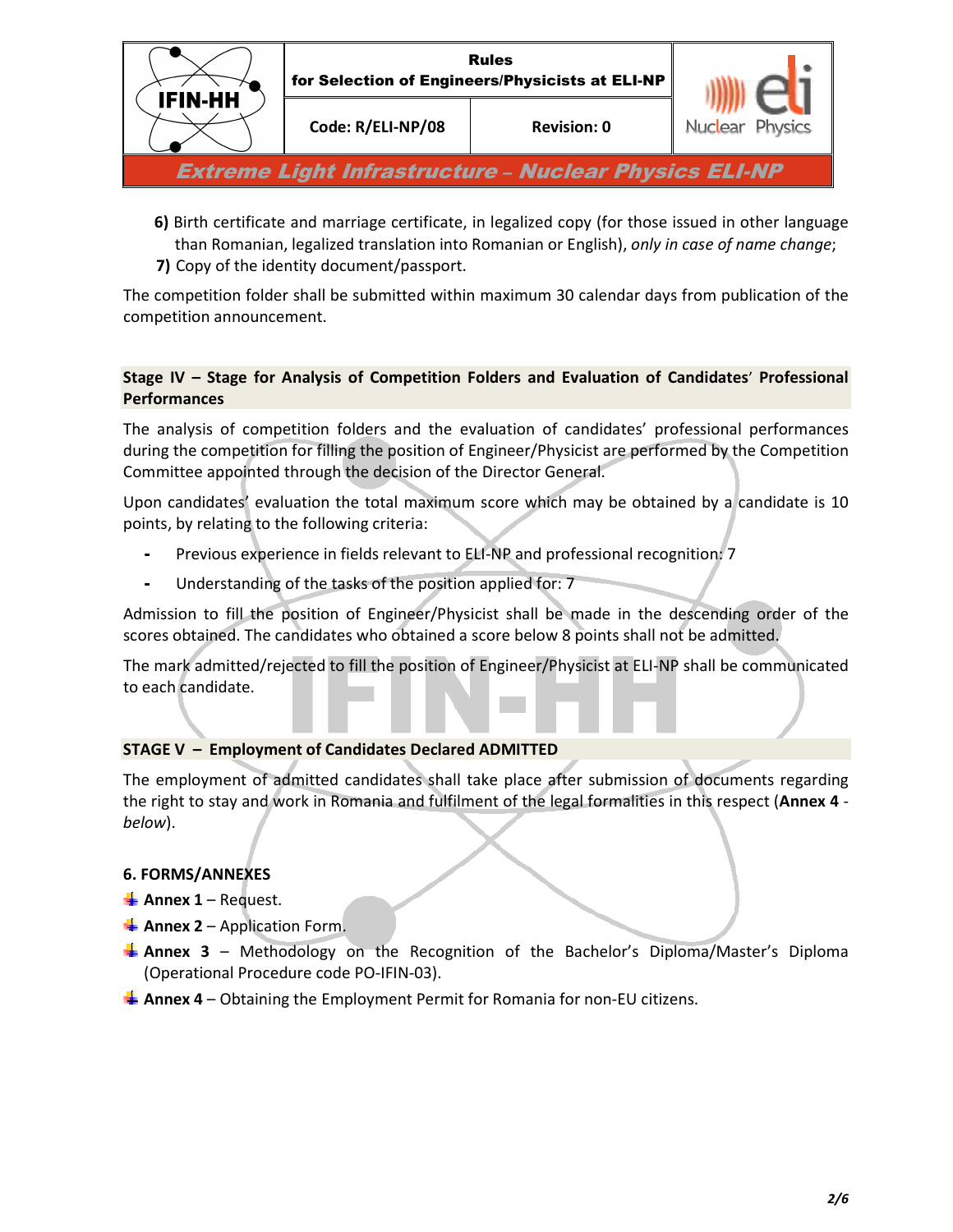

### **REQUEST**

TO THE MANAGEMENT OF HORIA HULUBEI NATIONAL INSTITUTE FOR RESEARCH AND DEVELOPMENT IN PHYSICS AND NUCLEAR ENGINEERING (IFIN-HH)

DEAR DIRECTOR GENERAL,

Ì

l I, the undersigned ......................................., ............................ citizen, residing in .................................., identified with ........................................., hereby kindly request my registration for the competition to fill the position of Engineer/Physicist at ELI-NP.

Applicant's Surname First Name ................................ Signature ................................

I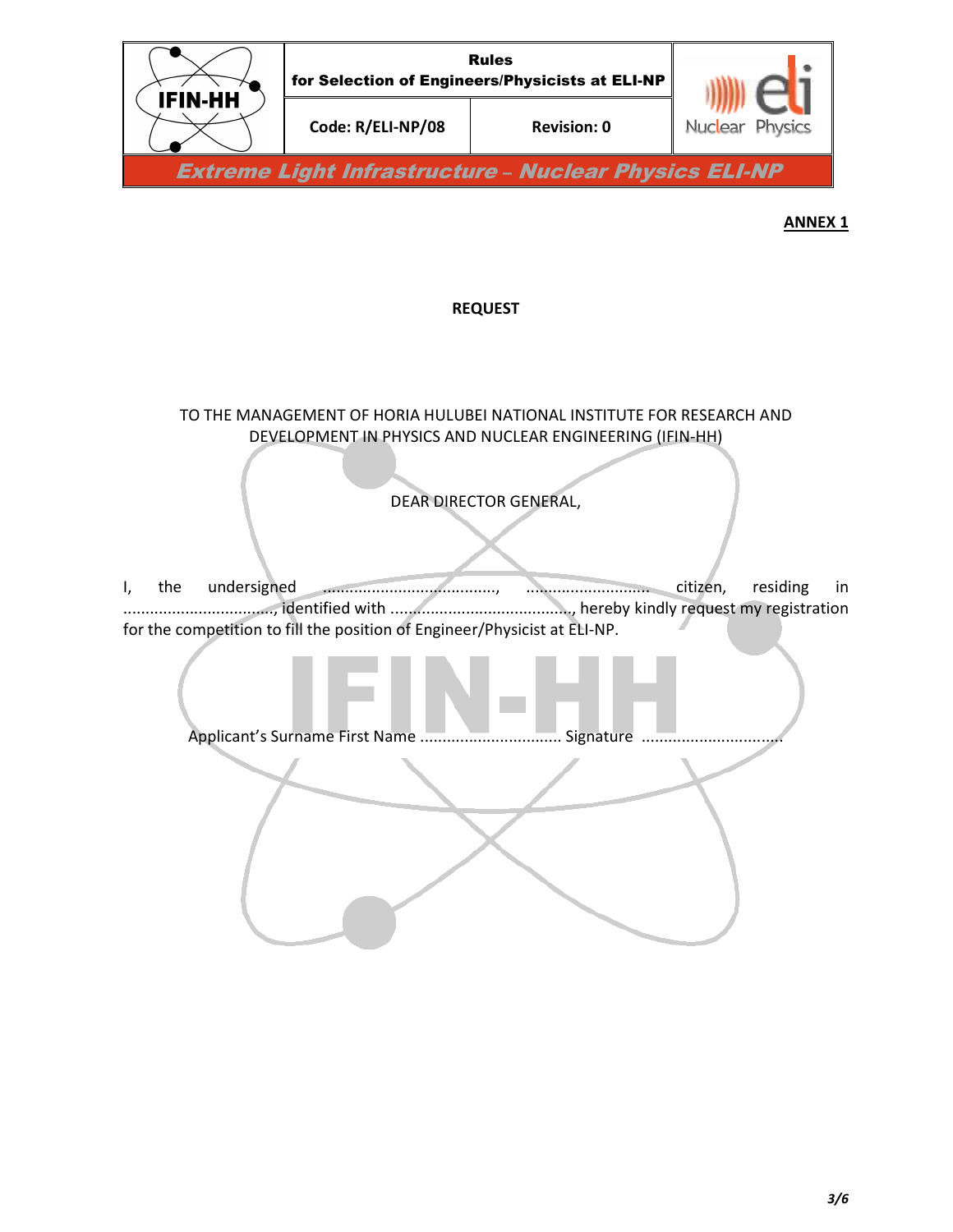

## **APPLICATION FORM**

- 1. Job Title:
- 2. Candidate's Surname and First Name:
- 3. Professional activity (if applicable, also in research):
- 4. Reasons for which I consider myself fit for the position for which I apply:
- 5. Year when I obtained the scientific title of doctor of philosophy (if applicable):
- 6. Outstanding results obtained in the previous activity:
- 7. Goals to reach if filling the position:
- 8. Please specify the source of information regarding the position you apply for:

Date Signature Signature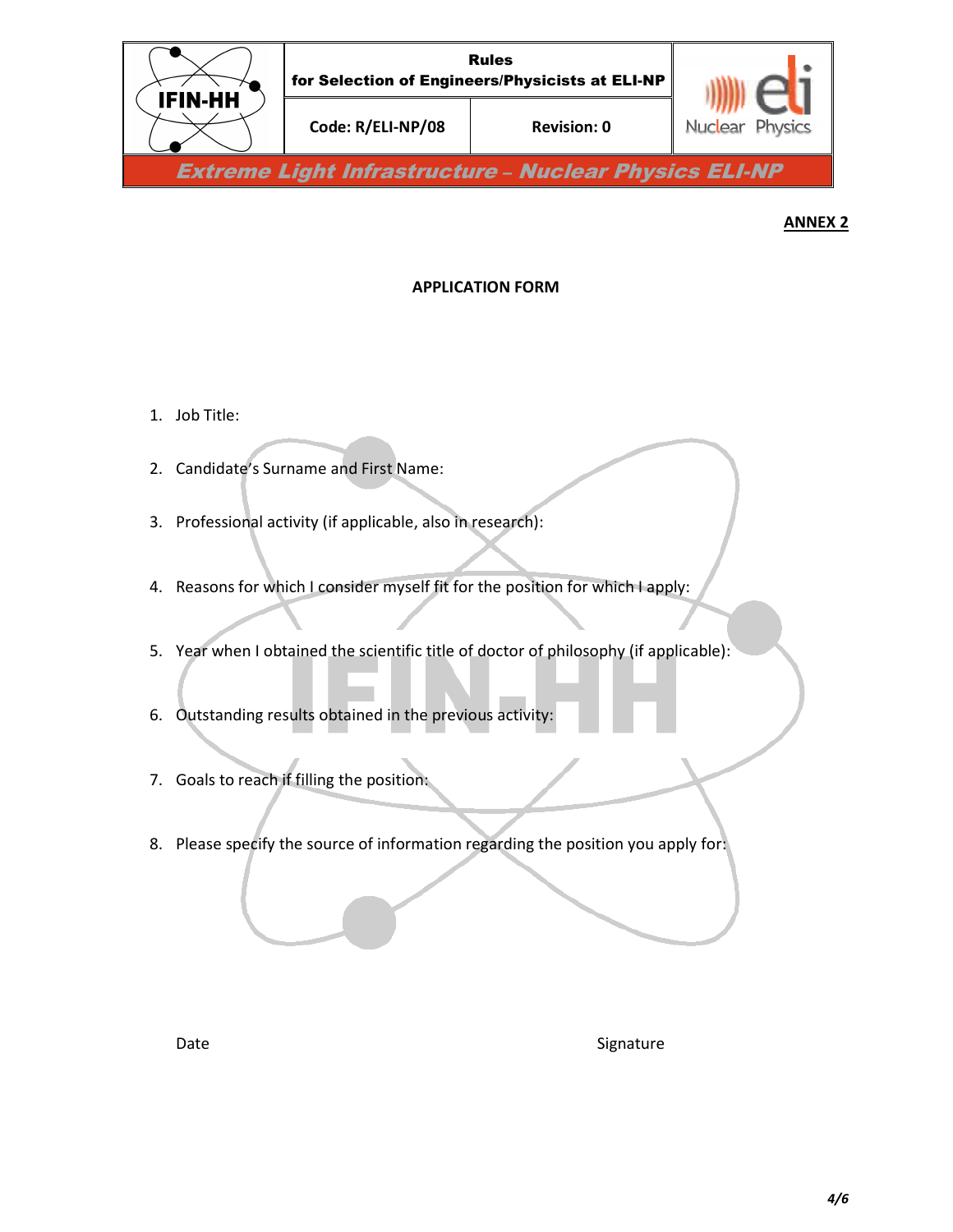

## **METHODOLOGY ON THE RECOGNITION OF THE BACHELOR**'**S DIPLOMA/MASTER**'**S DIPLOMA (code PO-IFIN-03)**

 $\sim$  You can find this procedure in the RECOGNITION section  $\sim$